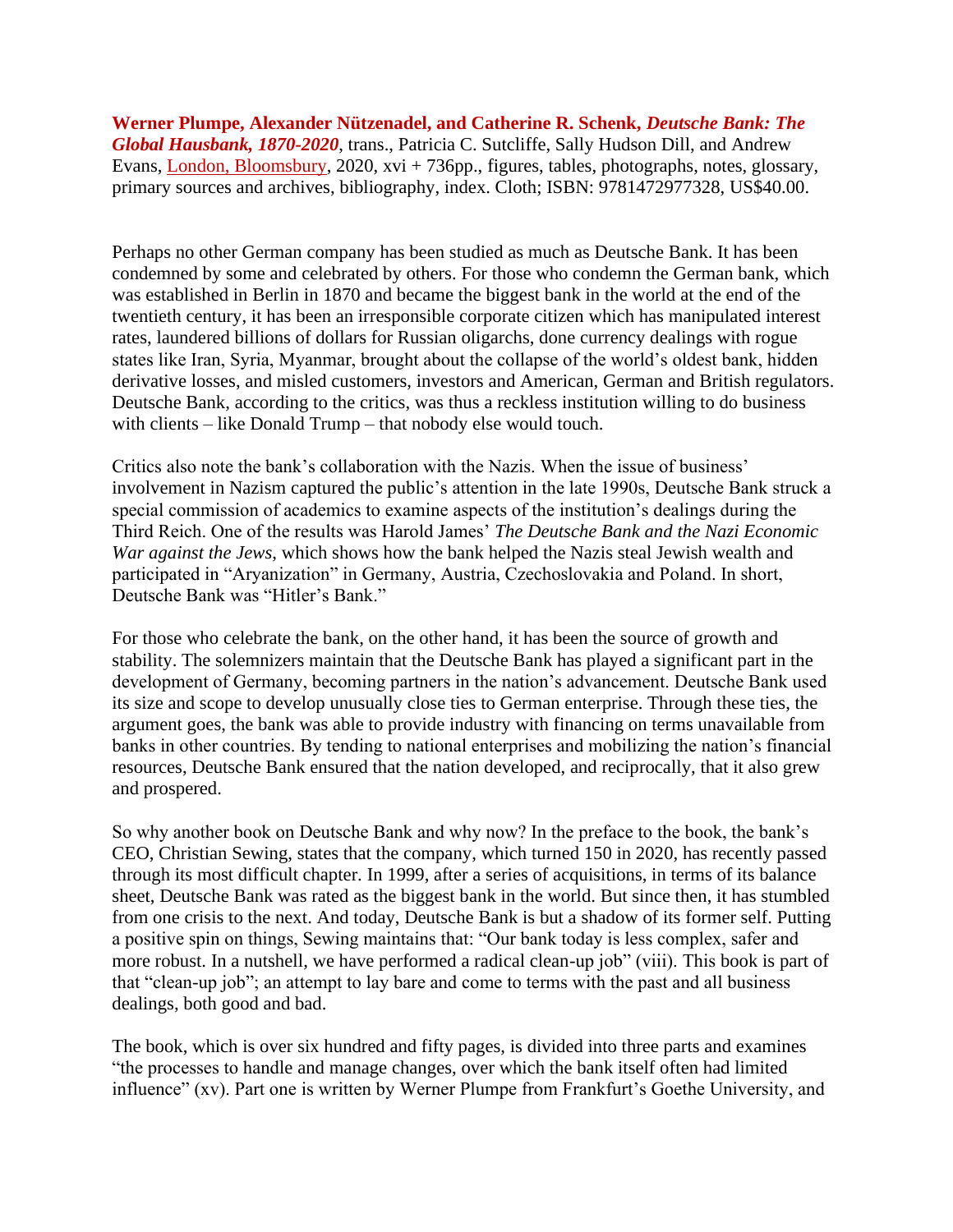focuses on the age of the first globalisation, from 1870 to the onset of the First World War. Founded as a private commercial bank for financing foreign trade and promoting German exports, Deutsche Bank's initial focus was almost exclusively on serving the needs of its corporate clients. A group of German businessmen had created the bank to liberate German industry from its dependency on British capital for its international expansion. By establishing network economies, Deutsche Bank played an important role in the creation and growth of Germany's large corporations, helping them to expand, get access to the stock market, build up international operations and acquire other firms through mergers and acquisitions. The bank thus played a critical role in the process of Germany's belated industrialization. At the same time, Deutsche Bank was establishing branches in far-flung places, aiding Germany in its imperial mission. By the 1880s the German bank had branches in China, Japan, the United States, Argentina, Chile, Peru and London. "In the 1880s and 1890s, Deutsche Bank became so well established in Latin America, North America and East Asia – three important regions in the global economy – that it was gradually able to function as a comprehensive provider of banking services" (79). But the bank's international business model was largely destroyed by the First World War.

Part two covers the period from 1914 to 1989 and is written by Alexander Nützenadel from Berlin's Humboldt University, and examines the impact that developments in Germany – war, revolution, inflation, depression, the rise of National Socialism and Rhenish capitalism – had on the bank. As a consequence of Germany's defeat in 1918, the bank lost a large portion of its international operations and investment. But the defeat also caused the erosion of the bank's domestic capital market business. The rise of National Socialism and the renewal of aggression between Germany and its neighbours ensured that these losses were not merely the consequences of losing the war. After a number of failed attempts to re-establish itself as a global player, Deutsche Bank was transformed into a financial institution that was fundamentally reliant on the domestic market. During the Third Reich, politics became the single determining factor in the bank's strategy. As the most prominent financial institution in Germany, Deutsche Bank collaborated with the Nazis, being part of the National Socialist war economy, and involved in the crimes committed by the Nazis. Agreeing with many of the critics of the bank, the authors argue that the Bank forced out the Jews among its ranks and played a major role in Aryanization. The role of Deutsche Bank under the Nazis was thus characterized by "two-faced opportunism." The bank not only adapted itself politically to the regime, it also attempted to make optimal use of the business opportunities that the Nazi regime created for it" (318).

By the end of the war, however, the bank (like many other German firms) was on the brink of insolvency. But the bank managed to survive by mobilizing its remaining resources and taking advantage of the favourable circumstances of the rapid post-war economic recovery. The bank focused on domestic business and industrial loans.

Part three examines the period from Deutsche Bank's takeover of Morgan Grenfell in 1989 until the present day and is written by the Oxford academic Catherine R. Schenk. During this period, the Deutsche Bank once again dedicated itself to being a major global financial institution – this time by engaging in investment banking. The strategy was partly defensive: an attempt to retain its domestic customers while getting its hands on some of the huge short-term revenues being generated in the new global securities trading environment. Furthermore, according to Schenk,